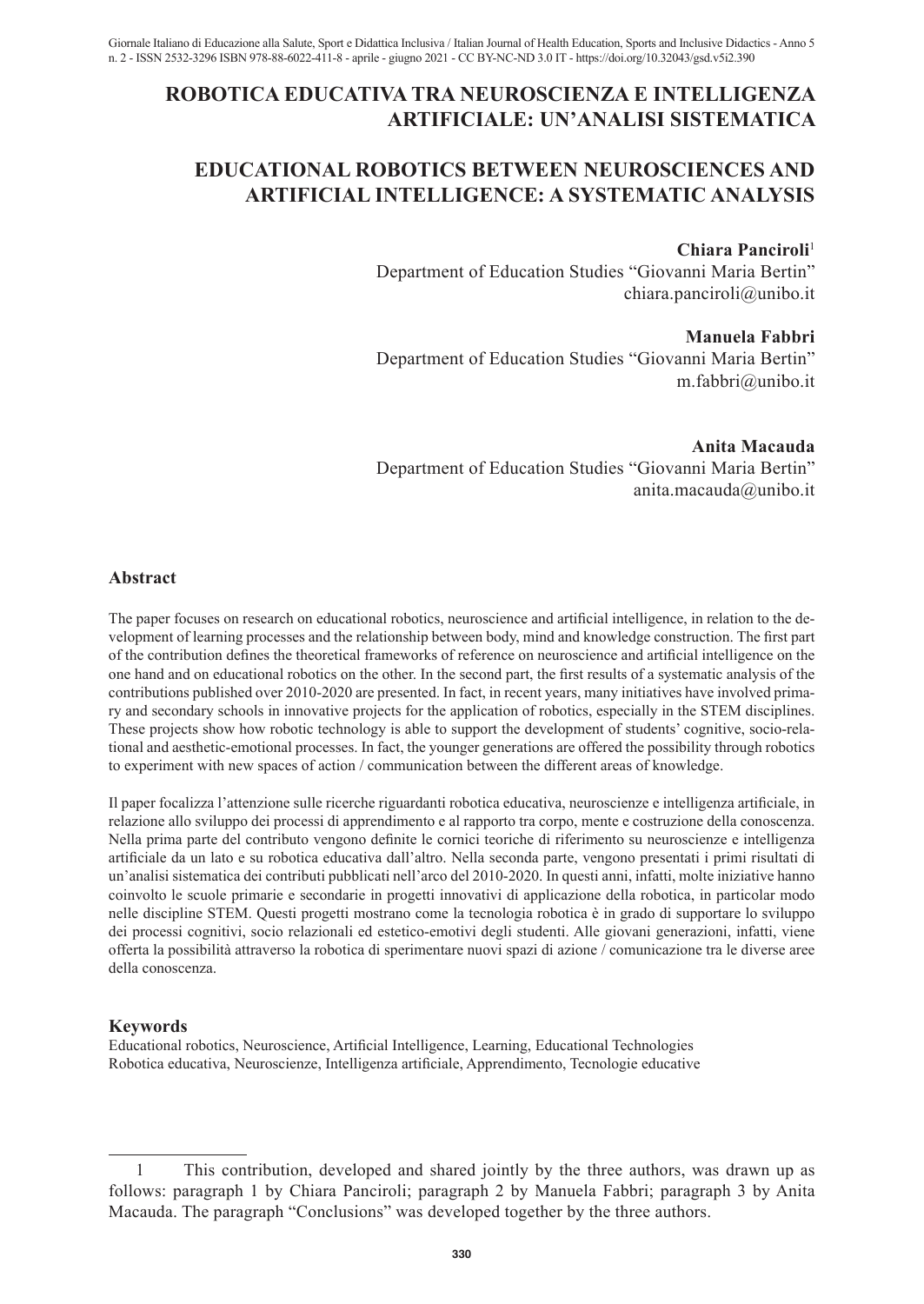#### **1. Theoretical Context between Neuroscience and Artificial Intelligence**

The scientific literature highlights how the field of neuroscience and that of artificial intelligence (AI) show more and more elements of contact that need to be investigated and deepened (Marblestone et al., 2016; Ullman, 2019). Specifically, it is emphasized that a greater understanding of biological brains plays a central role in the construction of increasingly intelligent machines (Hassabis et al., 2017). In fact, the study of human capacities concerning generalization, reasoning, the discovery of meanings and ways of learning from past experiences can underlie the processes that direct the development of algorithms and computerized systems (Castelvecchi, 2016).

Inspired by the way neural networks communicate with each other in the human brain, artificial intelligence takes a similar approach to identify and extract from huge amounts of data the patterns that lead to speech recognition, image categorization, and speech processing. language (Hof, 2013). When in a 1950 article the mathematician Turing asked the question "Can machines think?" ushering in artificial intelligence research, the only known systems that performed complex calculations were biological nervous systems. As a result, scientists working in the nascent field of AI turned to brain circuits to design brain-like circuits capable of performing intelligent calculations.

In its current form, known as the "deep network" (or deep net) architecture, this brain-inspired model is built from successive layers of neuron-like elements. In particular, the application of deep networks and methods related to artificial intelligence systems is of a transformative nature and impacts computer vision, speech recognition (spoken and written) and the production / reproduction of complex interactions. Ullman further points out how additional aspects of brain circuits can drive network models to broader aspects of cognition and general AI (2019).

In support of the theories that argue that the development of artificial intelligence resulting from an accurate study of biological intelligence is significant, the research shows that, on the one hand, neuroscience provides a rich source of inspiration for new types of algorithms, while on the other it can validate already existing artificial intelligence techniques (Hassabis et al. 2017).

Hassabis et al., however, note how the interaction between neuroscience and artificial intelligence has become less significant, in respect to the consolidation of their disciplinary boundaries. Nevertheless, it is important to study this relationship not as a one-way but as a two-way flow: on the one hand, the importance of neuroscience in generating ideas that accelerate and drive AI research is recognized (Ullman, 2019), on the other, it is underlined how the construction of intelligent algorithms is able to offer new ideas on the aspects concerning intelligence in the brain of human beings.

These aspects are of particular importance when artificial intelligence is used in teaching and learning (Pearson, 2019). Today, one of the most popular applications of AI in school is about personalized learning that refers to education that focuses on students' individual learning needs in relation to their interests (Pane, Steiner, Baird, Hamilton, & Pane, 2017). Starting from a one-size-fits-all approach, personalized learning prioritizes the needs of each student, allowing for a differentiated and flexible pace.

Specifically, an AI-based tutoring system that also takes students' emotions into consideration is particularly significant in the learning processes (Yuksel, Collisson & Czerwinski, 2017). A study by Woolf et al., 2009 reported that students' pass rates in learning tests after a week of lessons with the AI-based tutor were 10% higher than those of peers who they spent the same amount of time in a normal class. Furthermore, the artificial intelligence-based tutor was used for detecting the emotional states of students through hundreds of sensors, both those embedded in computers to record physiognomic aspects related to their degree of interest and concentration, and those worn on the wrist to record stress levels. Indeed, it has been found that an emotionally sentient mentoring system could function as a pedagogical conversation agent, providing students with social and emotional support and improving the effectiveness of human-computer interaction (McDuff & Czerwinski, 2018). Recently, robots in the UK, such as those that can engage in a conversation with humans, recognize faces and make eye contact,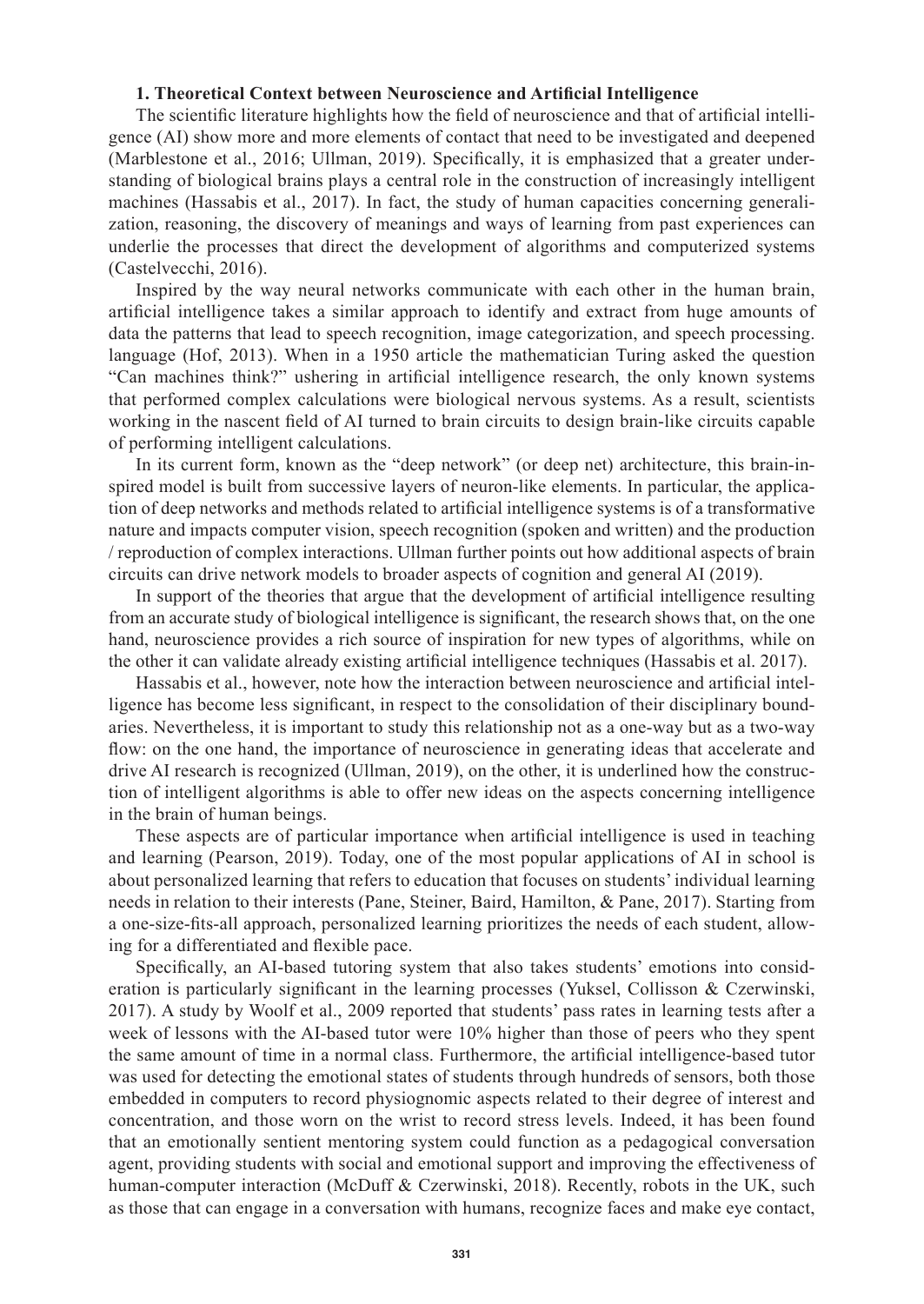have been used to help students with special needs (Wakefield, 2018). By 2030, AI is expected to automate 40% of the activities carried out by primary school teachers, with particular reference to monitoring student progress (Herold, 2019). Furthermore, teaching activities could be redesigned by classroom management tools based on artificial intelligence tutors that provide personalized and adaptive instruction (Etzioni & Schoenick, 2018; Sparks, 2017).

#### **2. Theoretical Context of Educational Robotics**

Contemporary society is structurally based on models and tools for the construction and dissemination of knowledge. Technologies support the growth of the scientific community at an international level, conveying the social peripheralization of knowledge and re-establishing training scenarios. There are several legislative measures and recommendations from the bodies of the European Union (Council of Europe, 2018; European Commission, 2010; Redecker & Punie, 2017) that intend to plan and implement initiatives to improve citizens' digital skills, promoting their digital Citizenship: «Digital citizenship and engagement involves a wide range of activities, from creating, consuming, sharing, playing and socializing, to investigating communicating, learning and working. Competent digital citizens are able to respond to new and everyday challenges related to learning, work, employability, leisure, inclusion and participation in society, respecting human rights and intercultural differences" (Richardson & Milovidov, 2019, p. 12).

The Digital Competence Framework for Citizens (Carretero, Vuorikari, & Punie, 2017) includes problem-solving and critical thinking among the different types of skills. The aptitude for analysis and critical, systematic and logical reflection on the different everyday problem situations refers to the broader concept of Computational Thinking  $(CT)$  (Bocconi, Kampylis  $\&$ Punie, 2012; Bocconi et al., 2016) of thought, developed in the IT field, relating to the conceptualization of knowledge, which includes moments of abstraction, decomposition, formalization not necessarily linked to the use of digital media (Wing, 2006; 2017). Over the last decade this construct and the terms related to it - robotics, coding, programming - have gained space in the debate on the implementation of 21st century skills in school curricula.

The current international scientific literature on Educational Robotics (ER) (Benitti, 2012; Cheng, Su & Chen, 2018; Toh et al., 2016) identifies with this construct "a field of study that aims to improve the learning experience of people through the creation, implementation, improvement and validation of pedagogical activities, tools (e.g. guidelines and templates) and technologies, where robots play an active role and pedagogical methods inform each decision" (Angel-Fernandez & Vincze, 2018, p. 41). Educational Robotics and the implementation of physical and digital school environments represent an interesting research sector of technologies to support learning processes: "The incorporation of new technologies in the classroom and educational robotics seek to improve interdisciplinary learning environments where students and teachers can structure their research and solve problem situations in a concrete way; developing new skills and abilities [...] contributing to the development of student's creativity and cognitive capacity "(Sanchez, Martìnez & Gonzàlez, 2019, p. 2).

In recent years, many initiatives have involved schools and universities in innovative projects that apply ER as a key element to significantly affect student learning (Lepuschitz, Merdan & Koppensteiner, 2018), particularly within STEM (Science, Technology, Engineering and Mathematics) disciplines (Nugent, Barker & Grandgenett in Nugent et al., 2012; Scaradozzi, 2019; Taylor, 2016). Catlin & Woollard (2014) underline the symbiotic relationship existing between CT and ER: teaching activities with educational robots would stimulate CT, as well as disciplinary and interdisciplinary skills, thus building new spaces for action and communication between the different areas of knowledge. ER stimulates interest and motivation towards knowledge, enhancing the playful, fun and engaging dimension of the teaching experience (González & Muñoz-Repiso, 2017; Resnick, 2017); the immediate feedback - tactile, visual, sound - provided by robots would also develop regulatory and self-evaluative skills in students. Social skills are also developed, specifically communicative, relational, metacognitive,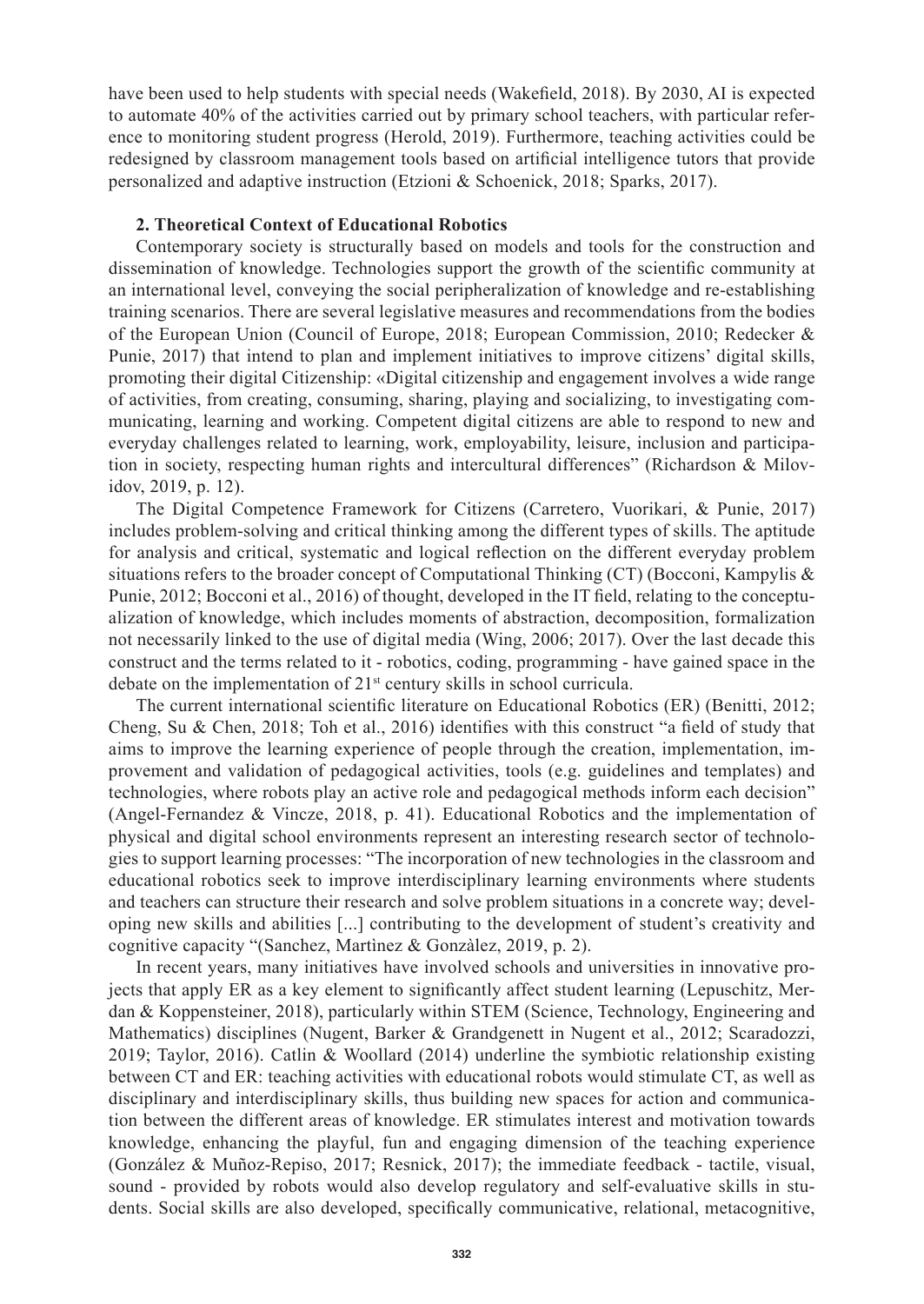creative, collaborative, problem-solving skills: through collaborative activities, students build and manipulate robots, prepare programming algorithms, solve authentic problems, analyze and evaluate their own learning process, developing reflexivity, critical and creative thinking through constructive knowledge negotiation with the peer group.

The methodologies used within these projects (e.g. Game-Based learning, Problem-Based Learning, Inquiry-Based Learning, Project-Based Learning) refer to active teaching of Deweyan origin (Dewey, 1938), to learning by doing, for which the long-lasting learning is inextricably linked to concrete, active, first-person experience, and to reflection on it.

We find a common theoretical framework at the basis of the different educational robotics frameworks (EARLY, Lye, Wong & Chiou, 2013; Educational Robotics in Early Childhood Education, Misirli & Komis, 2014; ERA, Catlin & Blamires, 2010; ER4STEM, Angel-Fernandez, 2021; Framework of Educational Scenarios as a Basis for Planning and Organizing Educational Robotics Activities, Komis, Romero & Misirli, 2016; TERECOP, Alimisis et al., 2007; The Roberta initiative, Bredenfel & Leimbach, 2010), which in recent years has sought to support teachers and educators in design of RE didactic activities within school curricula of all types and levels and which explain the connections between Active Learning, disciplinary knowledge and social skills with different nuances: constructivism / social constructionism.

The constructivist perspective (Bruner, 1997; Piaget, 1970), which considers the active student as the builder of his/her own knowledge through interaction with the environment, represents the first ER pedagogic approach that historically analyzes the educational role of robots in teaching. Secondly, Papert's constructionism (1980; 1993), creator of the Logo and precursor of educational robotics, interprets learning as a process that is built in a situation through the performance of practical and meaningful activities; the collaborative creation of concrete artifacts through the resolution of authentic, real problems, with multiple solutions, related to everyday life, involves the development of concepts and the organization and construction of one's knowledge. A similar context of discovery learning fosters students' critical thinking and creativity, supporting the socio-constructivist conception of Vygotsky matrix of learning (Jonassen, 1994; Pontecorvo, Ajello & Zucchermaglio, 1995), which sees in interactions with the peer group and in the active construction of meanings by the students, the essential components for the achievement of educational success both on an individual and social level. Neuroscience reaffirms the ecological, relational, systemic nature of learning (Rivoltella, 2014; Rossi, 2011), interpreting it as a cognitive process interrelated with the sensory-motor and emotional dimensions and arising from being in a specific physical, social and cultural environment (Damiani, Santaniello & Gomez Paloma, 2015).

#### **3. A Systematic Review**

#### **3.1. The methodology**

The initial phase of a systematic analysis of the scientific literature at national and international level is presented here, aimed at investigating research and experiments on Educational Robotics (ER), in relation to the field of neuroscience and AI. Systematic analysis as research synthesis (McKibbon, 2006; Machi, McEvoy, 2016), was built on the observation of single contributions in order to assemble and synthesize the results of primary studies according to an integrated approach and identify relevant research in relation to particular questions and themes responding to the research question that guided the selection and directed the analysis itself: what are the contributions of neuroscience and AI to ER?

It is an analysis: *i.*qualitative in nature that combines the information gathered from the different studies and describes the results in a narrative form; *ii.* based on an emergent method in which the various phases of the analysis that emerge during the course, in constant dialogue with the literature examined, resulted in ongoing changes with respect to the selection of the analysis criteria and the planning of the phases to be followed; *iii.* aimed at producing new knowledge starting from the integration of single studies, in view, on the one hand, of the grow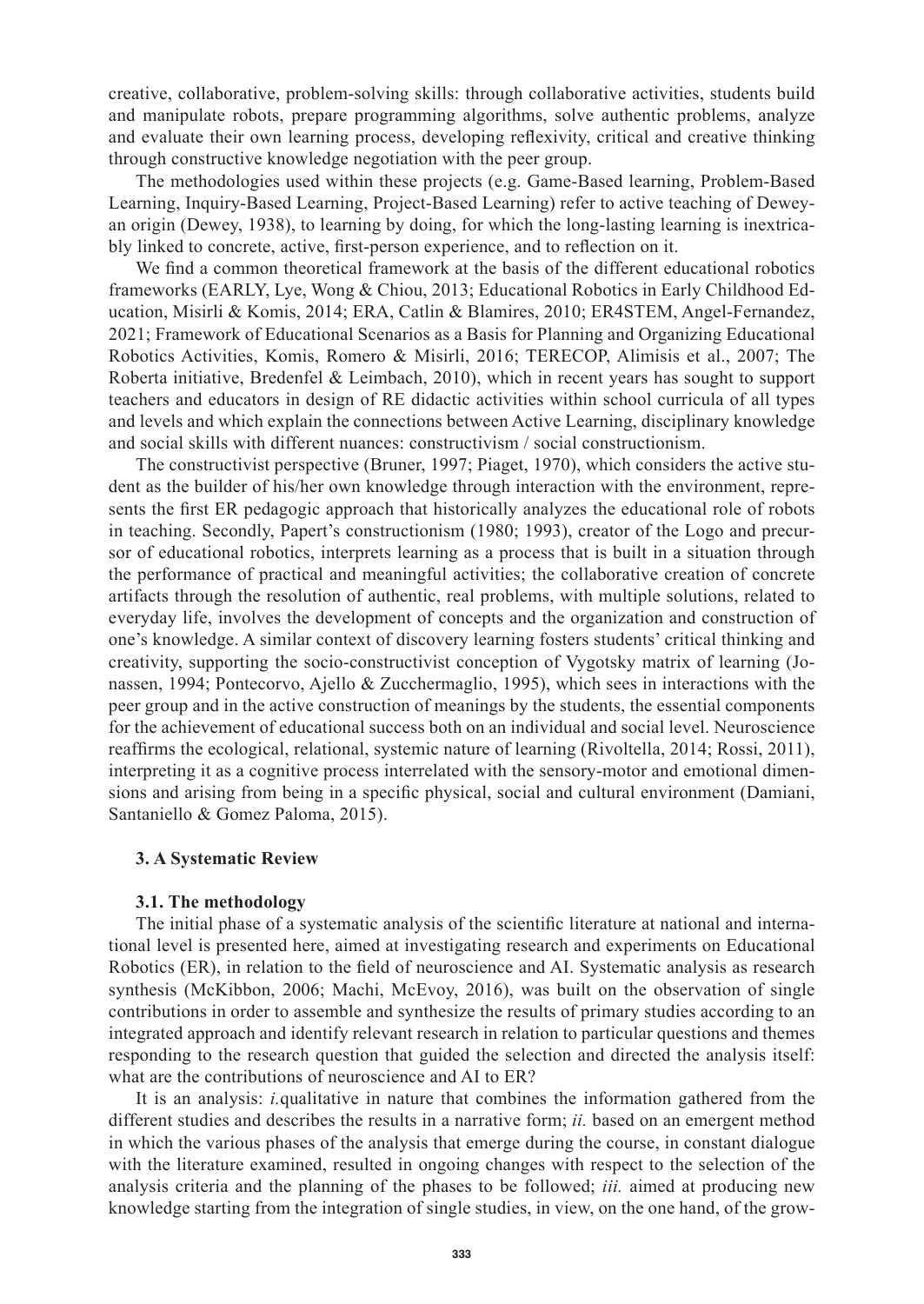ing availability and accessibility to studies, and on the other, of the fragmentation of research and as such, capable of integrating the results and evidence emerging in the different contributions on educational robotics.

The research was conducted both on Google Scholar and on online databases accessible through the Library System of the University of Bologna: ScienceDirect - All Content; Education Source Product (EBSCO) (XML); eBook Collection (EBSCO); PsycINFO (EBSCO); SCOPUS (Elsevier API). The criterion chosen for the selection of the sources was to consider the articles and scientific contributions that would return the state of the art of the studies of the last decade 2010-2020, recalled by querying the databases with the following two strings: Educational robotics AND artificial intelligence; Educational robotics AND neuroscience. The research was refined by selecting the contributions aggregated according to the following categories: Education; Robotics; Learning; Children; Robots; Educational Technology; Teaching Methods. The following were included in the analysis: theoretical, empirical or hybrid research articles; qualitative and quantitative research; articles that report both the results of experiments that directly involved students, and reflections on teachers' professionalism.

#### **3.2. Construction of the instrument**

The tool built for the analysis of the studies consists of a category scheme that highlights different aspects of the articles and the research described therein. It has already been the subject of several revisions that have made it possible to refine it both with respect to the wealth of significant dimensions that emerged in the dialogue with literature, and with respect to the objective of the SR that has been defined in more detail.

The analysis scheme, in its current version, comprises 10 categories:

- 1. Reference discipline of the proposed study
- 2. Type of approach to neuroscience and/or artificial intelligence
- 3. Origin of the researchers who conducted the study
- 4. Type of research conducted (i.e. theoretical, empirical, hybrid)
- 5. Focus of interest of the contribution
- 6. Goals
- 7. Research setting / age range of the subjects involved
- 8. Technologies
- 9. Didactic strategies
- 10. Results

Not all the dimensions described by the scheme used have been made explicit in all the articles analyzed. In these cases, the abbreviation NE (not explicit) has been placed in the category section.

#### **3.3. Data analysis**

The analysis led to the identification of 97 contributions from which only those with a pedagogical-educational focus oriented to neuroscience and AI were selected. Five systematic analyses were also excluded in order to focus attention on primary sources of a theoretical and / or empirical nature (Benitti, 2012; Liying & Baichang, 2018; Anwar et al. 2019; Frison, 2019; Papadopoulos et al., 2020). The analysis was thus limited to 45 contributions.

The review highlighted how the selected articles refer mainly to empirical studies (only five are theoretical); the empirical contributions traced are geographically placed as follows: USA (Cambridge, Boston), Europe (Italy, France, Austria), Malaysia, Russia, Pakistan, Chile, Salamanca. The experiments proposed and analyzed in these contributions, moreover, focus more on the target 3-6 and 7-12 years.

The issues mainly concern:

- Robots and artificial intelligence (Salas-Pilco, 2020; Kerimbayev et al., 2020)
- Robots in STEM disciplines (Rappaport et al. 2018)
- Independent robot teachers, embodied pedagogical agents (Edwards et al. 2018).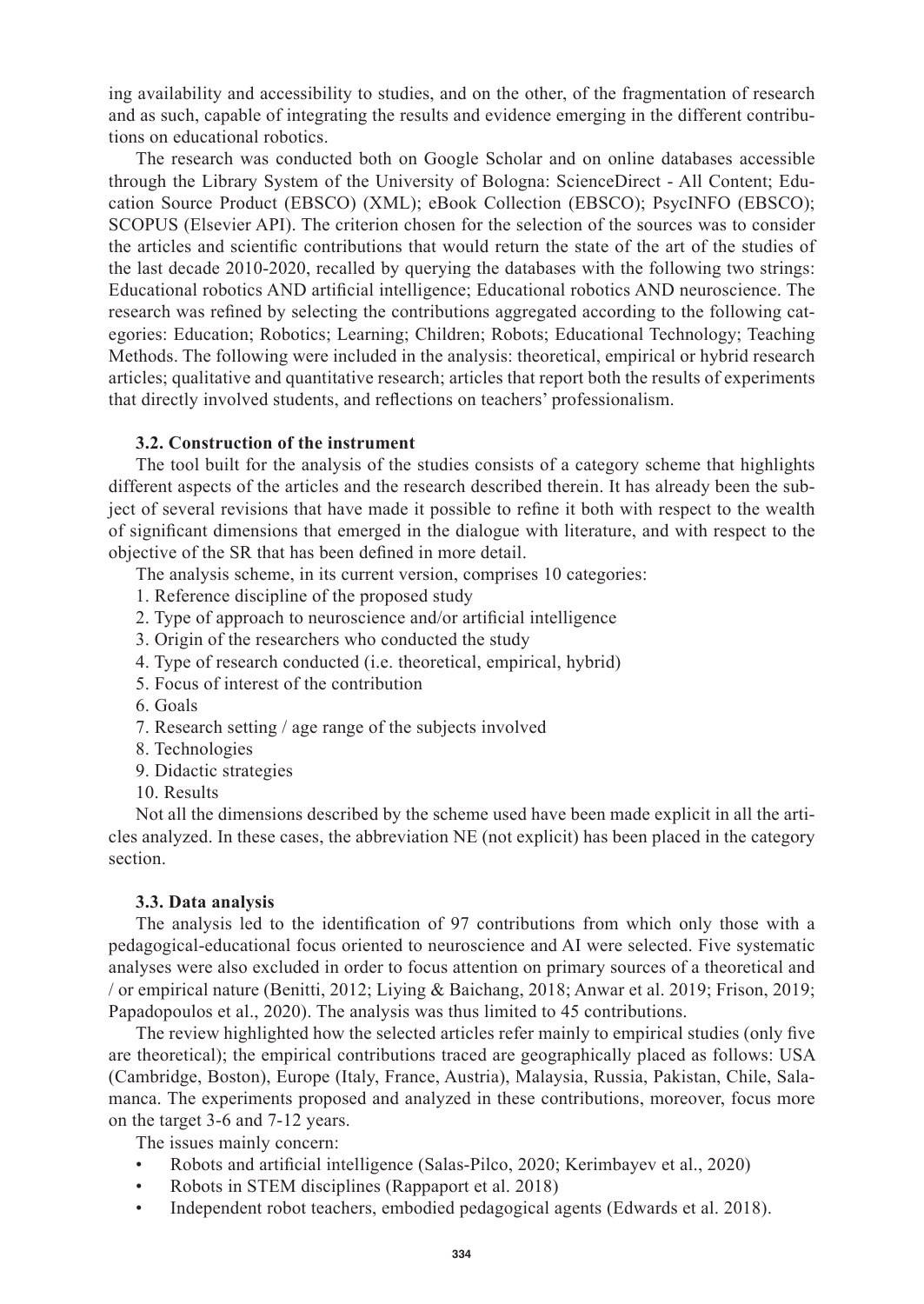- AI and robotics in learning development projects (Ospennikova et al. 2015).
- Knowledge of the principles and concepts of artificial intelligence and robotics as key skills for the 21st century (Eguchi, 2013).
- Educational robotics integrated in a school environment for the achievement of curricular objectives and the development of programming skills and computational thinking (Datteri et al, 2012)
- Educational robotics and development of the cognitive functions (Bargagna et al. 2018; La Paglia et al. 2019; Di Lieto et al., 2020)
- Robotic kits as tools for developing mathematical and metacognitive skills (La Paglia et al. 2018)
- Robots and socio-cognitive conflicts (Castiglioni et al., 2012; Benvenuti et al. 2018)
- Educational robotics as a viable rehabilitation tool for children with special needs (Di Lieto, 2020).
- Collaborative process of explaining the robot behavior (Mitnick et al, 2009).

With reference to these issues, most of the contributions focus on the impact of ER on the learning process of boys and girls, with the exception of three studies that focus on teachers, in service or in training. A clear prevalence of research and experimentation has also emerged in which ER is oriented towards the enhancement of higher cognitive processes and the design of stimulating learning environments. Conversely, there are still a small number of initiatives in which ER is connected to AI literacy and education (Kandhofer et al. 2016; 2019; Ferrari et al. 2020).

### **Conclusions**

With reference to the AI and Neuroscience studies analyzed, we can highlight how the robotics experience in formal learning contexts is characterized as a methodological experimentation aimed at the following objectives: strengthening of higher cognitive processes; design and implementation of analog models of complex systems based on the visualization of topological, functional, relationship and logical sequencing relationships; enhancement of the technological tool as a means for new and more stimulating learning; literacy and AI education in order to introduce students to the logic underlying intelligent technologies; use of didactic strategies such as guided discovery, problem-solving, cooperative learning, storytelling and project-based learning (Fridin, 2014; Kandhofer et al. 2016; Kory-Westlund et al. 2017).

The experiences proposed in the individual studies show how students who use robotic activity obtain a significant increase in their knowledge interpretation and construction skills, especially through the inclusion of chatbots that help each student to organize their own study path (Edwards, & Cheok, 2018). Therefore, a widespread experimentation of robotics can develop efficient methodological solutions for a wider dissemination in school contexts, also contributing to the acquisition of digital skills (Ospennikova, Ershovb & Iljina, 2015).

#### **References**

- Alimisis, D., Moro, M., Arlegui, J., Pina, A., Frangou, S., & Papanikolaou, K. (2007). Robostics & constructivism in education: the TERECoP project. In *Proceedings of the 11th European Logo Conference*. Comenius University, Bratislava.
- Angel-Fernandez, J.M. (2021). *ER3STEM Framework: final version. European Commission*. https://ec.europa.eu/research/participants/documents/downloadPublic?documentIds=080166e5be02c668&appId=PPGMS
- Angel-Fernandez, J.M., & Vincze, M. (2018). Towards a Definition of Educational Robotics. In P. Zech & J. Piater (Eds). *Proceedings of the Austrian Robotics Workshop 2018*. Innsbruck: Innsbruck University Press.
- Angeli, C., Valanides, N. (2020). Developing young children's computational thinking with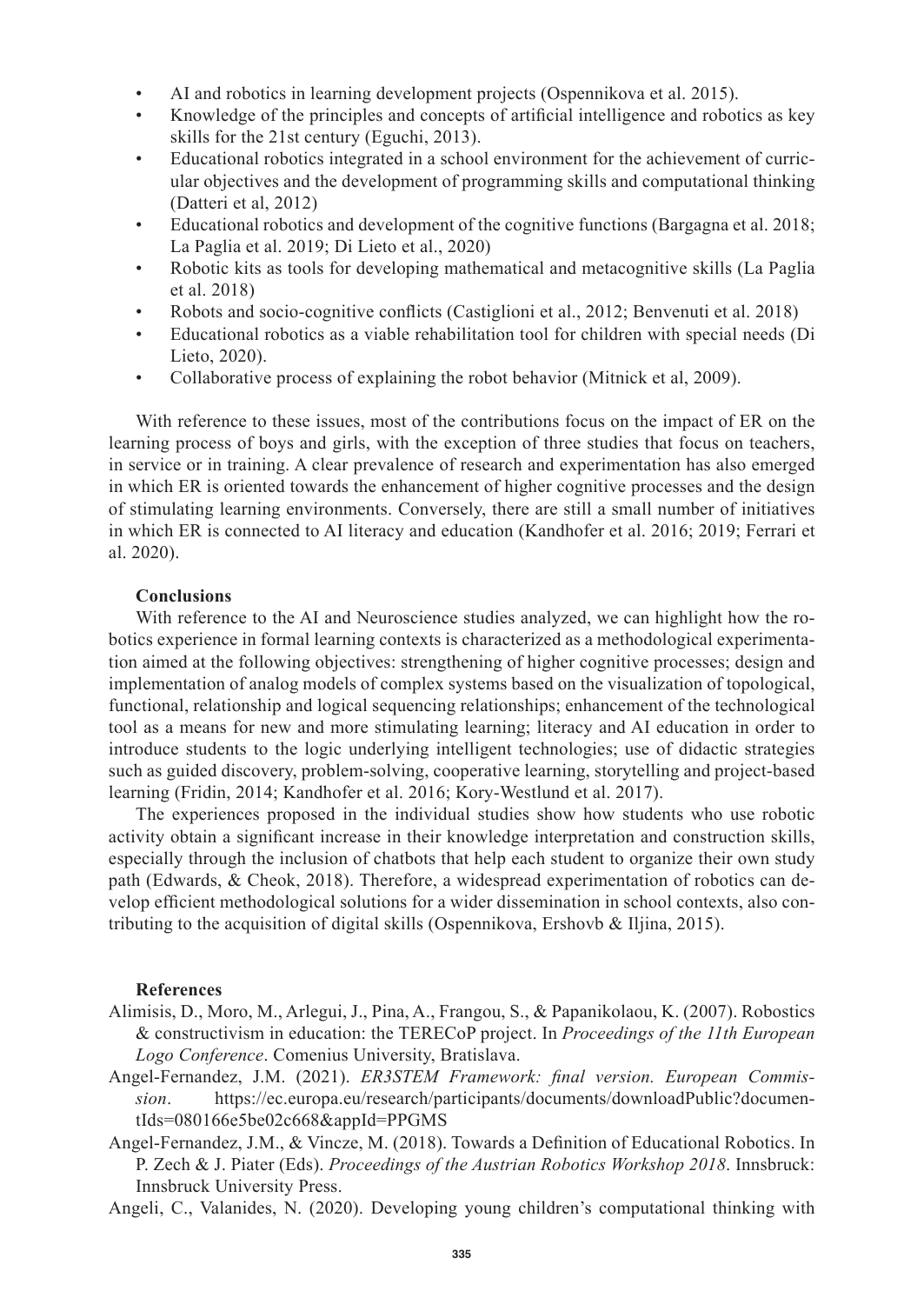educational robotics: An interaction effect between gender and scaffolding strategy*. Computers in Human Behavior*, 105, 105954. Doi: 10.1016/j.chb.2019.03.018

- Anwar, S., Bascou, N.A., & Menekse, M. (2019). A Systematic Review of Studies on Educational Robotics. *Journal of Pre-College Engineering Education Research (J-PEER*), 9(2), doi: 10.7771/2157-9288.1223
- Bargagna, S., Castro, E., Cecchi, F., Cioni, C., ·Dario, P… Sgandurra, G. (2019). Educational Robotics in Down Syndrome: A Feasibility Study. *Technology, Knowledge and Learning*, 24, 315-323. doi: 10.1007/s10758-018-9366-z
- Benitti, F.B.V. (2012). Exploring. The Educational Potential of Robotics in Schools: A Systematic Review. *Computers and Education*, *58*, 978-988.
- Benvenuti, M. Piobbico, G., & Mazzoni, E. (2017). Robots and Socio Cognitive Conflict Enhance Wayfinding in Children. Annual Review of Cybertherapy and Telemedicine, 15, 33- 38.
- Bocconi, S., Chioccariello, A., Dettori, G., Ferrari, A., & Engelhardt, K. (2016). *Developing Computational Thinking in Compulsory Education. Implication for policy and practice*. European Commission-Joint Research Centre. Luxembourg: Pubblications Office of the European Union.
- Bocconi S., Kampylis P., & Punie Y. (2012), *Innovating Learning: Key Elements for Developing Creative Classrooms in Europe*, in http://publications.jrc.ec.europa.eu/repository/ bitstream/JRC72278/jrc72278.pdf
- Bredenfel, A. & Leimbach, T. (2010). The Roberta Initiative. *Proceedings of SIMPAR 2010 Workshops* (pp. 558-567). Darmstadt.
- Bruner, J. (1997). Celebrating divergence: Piaget and Vygotsky. *Human Development*, *40*(2), 63-73. http://dx.doi.org/10.1159/000278705
- Carretero, R., Vuorikari, R., & Punie, Y. (2017). *DigComp 2.1: The Digital Competence Framework for Citizens with eight proficiency levels and examples of use*, Luxembourg: Publications Office of the European Union.
- Castelvecchi, D. (2016). Can we open the black box of AI?, *Nature*, 538(7623), 20–23.
- Castiglioni, M., Datteri, E., Zecca, L., Businaro, N., & Laudisa, F. (2012). Do socio-cognitive conflicts enhance metacognitive skills? A pilot study in educational robotics. In *Metacognition 2012 – Proceedings of the 5th Biennial Meeting of the EARLI Special Interest Group 16 Metacognition* (pp. 184-185). Milano, EDUCat.
- Catlin, D. & Woollard, J. (2014). Educational robots and computational thinking. *Proceedings of 4th International Workshop Teaching Robotics, Teaching with Robotics & 5th International Conference Robotics in Education*, Padova.
- Catlin, D. & Blamires, M. (2010). The Principles of Educational Robotics Applications (ERA): A framework for understanding and developing educational robots and their activities. In *The 12th EuroLogo Conference*. Paris.
- Cheng, A.W., Su, P.C., & Chen, N.S. (2018). The Essential Applications of Educational Robot: Requirement Analysis from the Perspectives of Experts, Researchers and Instructors, *Computers & Education*, *126*, 399-416.
- Cichy, R.M., Pantazis, D., & Oliva, A. (2014). Resolving human object recognition in space and time. *Nat. Neurosci*. 17, 455–462.
- Conti, D., Di Nuovo, S., Buono, S. &· Di Nuovo, A. (2017). Robots in Education and Care of Children with Developmental Disabilities: A Study on Acceptance by Experienced and Future Professionals. *Int J of Soc Robotics*, 9, 51-62. doi 10.1007/s12369-016-0359-6
- Damiani, P., Santaniello, A., & Gomez Paloma, F. (2015). Ripensare la Didattica alla luce delle Neuroscienze. Corpo, abilità visuospaziali ed empatia: una ricerca esplorativa, *Giornale Italiano della Ricerca Educativa*, *14*, 83-105.
- Datteri, E., Zecca, L., Laudisa, F., Castiglioni, M. (2012). Educational robotics and science education in primary schools. In *Metacognition 2012 – Proceedings of the 5th Biennial Meeting of the EARLI Special Interest Group 16 Metacognition* (pp. 185-186). Milano, EDUCat.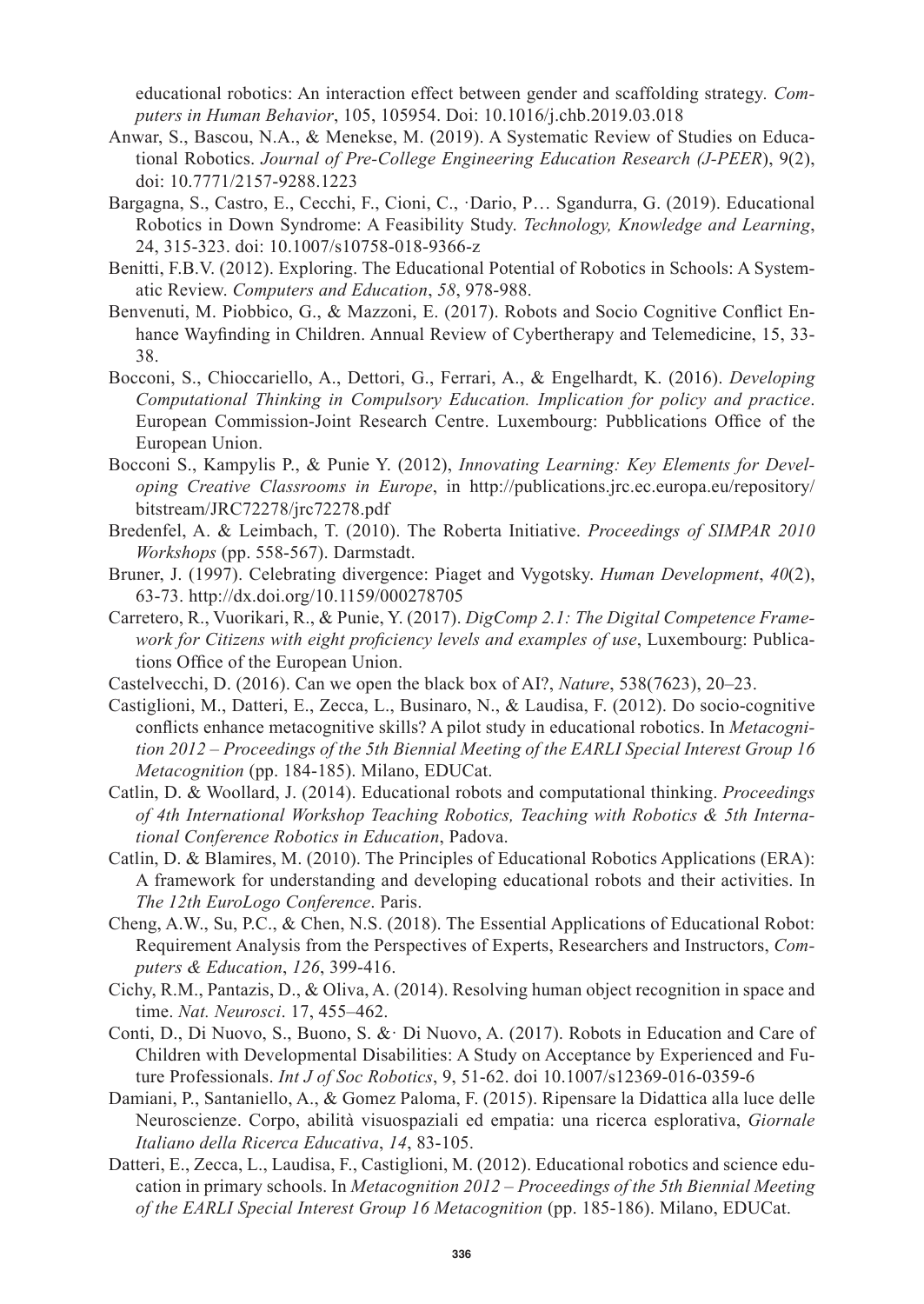Dewey J. (1938). Experience and education. New York: Macmillan.

- Di Lieto, M. C., Castro, E., Pecini, C. Inguaggiato, E., Cecchi, F., Sgandurra, G. (2020). Improving Executive Functions at School in Children with Special Needs by Educational Robotics. *Front. Psychol.,* 10., 2813, doi: 10.3389/fpsyg.2019.02813
- Di Lieto, M. C., Castro, E., Pecini, C. Inguaggiato, E., Cecchi, F., Sgandurra, G. (2020). Empowering executive functions in 5- and 6-year-old typically developing children through educational robotics: An RCT study. *Front. Psychol.,* 10., 3084, doi: 10.3389/fpsyg.2019.03084
- Di Lieto, M. C., Inguaggiato, E., Castro, E., Cecchi, F.,…Dario, P. (2017). Educational Robotics intervention on Executive Functions in preschool children: A pilot study. *Computers in Human Behavior*, 71, 16-23. doi: 10.1016/j.chb.2017.01.018
- Edwards, B. I., & Cheok, A. D. (2018). Why not robot teachers: Artificial intelligence for addressing teacher shortage. *Applied Artificial Intelligence*. oi: 10.1080/08839514.2018.1464286
- Eguchi, A. (2013). Educational Robotics for Promoting 21st Century Skills. *Journal of Automation, Mobile Robotics & Intelligent Systems*, 8(1), 5-11. doi: 10.14313/JAMRIS\_1-2014/1
- Eguchi, A. (2014). Robotics as a learning tool for educational transformation. In Proceedings of 4th International Workshop Teaching Robotics, Teaching with Robotics & 5th International Conference Robotics in Education (pp. 27-34), Padova.
- European Commission (2010). *Europe 2020. A strategy for smart, sustainable and inclusive growth*. Luxembourg: Publications Office of the European Union.
- Ferrari, L., Macauda, A., Soriani, A., & Russo, V. (2020). Educational robotics and artificial intelligence education: what priorities for schools?. *Form*@re, 20, 68-85.
- Fridin, M. (2014). Storytelling by a kindergarten social assistive robot: A tool for constructive learning in preschool education. *Computers & Education*, 70, 53-64.
- Frison, D. (2019). La robotica educativa nei servizi educativi 0-6: un'analisi sistematica della
- Letteratura. *Form@re.* 19(1), 30-46. doi : 10.13128/formare-24937
- Gaudiello, I., & Zibetti, E. (2012). La robotique éducationnelle : état des lieux et perspectives. *Psychologie Française*, 58(1), 17-40. doi: 10.1016/j.psfr.2012.09.006
- Glasser, M.F., Smith, S.M., Marcus, D.S., Andersson, J.L., Auerbach, E.J., Behrens, T.E., Coalson, T.S., Harms, M.P., Jenkinson, M., Moeller, S., et al. (2016). The Human Connectome Project's neuroimaging approach. *Nat. Neurosci*. 19, 1175–1187.
- González, Y.A.C., & Muñoz-Repiso, A.G.V. (2017). Educational robotics for the formation of programming skills and computational thinking in childish. *Computers in Education* (*SIIE*), 1-5.
- Hassabis, D., Kumaran, D., Summerfield, C., & Botvinick, M. (2017). Neuroscience-Inspired Artificial Intelligence. *Neuron*, 95, 245-258. http://dx.doi.org/10.1016/j.neuron.2017.06.011
- Hof, R. D. (2013). *Deep learning*. Retrieved from. MIT Technology Review https://www.technologyreview.com/s/513696/deep-learning/.
- Jonassen, D.H. (1994). Thinking Technology: Toward a Constructivist Design Model, *Educational Technology*, *34*(4), 34-37.
- Kandlhofer, M., Hirschmugl-Gaisch, S., & Huber, P. (2016). Artificial Intelligence and Computer Science in Education: From Kindergarten to University. *2016 IEEE Frontiers in Education Conference* (pp. 1-9). doi: 10.1109/FIE.2016.7757570.
- Kandlhofer, M., Steinbauer, G., Laßnig, J.P., Bauman, W., Plomer, S., Ballagi, S., & Alfoldi, I. (2019). Enabling the Creation of Intelligent Things: Bringing Artificial Intelligence and Roboticsto Schools. In *2019 IEEE Conference on Frontiers in Education* (pp. 1-5) doi: 10.1109/ FIE43999.2019.9028537
- Komis, V, Romero, M., & Misirli, A. (2016). A scenario-based approach for designing educational robotics activities for co-creative problem solving. *International Conference EduRobotics 2016*, Athens.
- Kerimbayev, N., Beisov, N., Kovtun, A., & Nurym, N., & Akramova, A. (2020). Robotics in the international educational space: Integration and the experience. *Education and Information*  Technologies, 25, 5835-5851.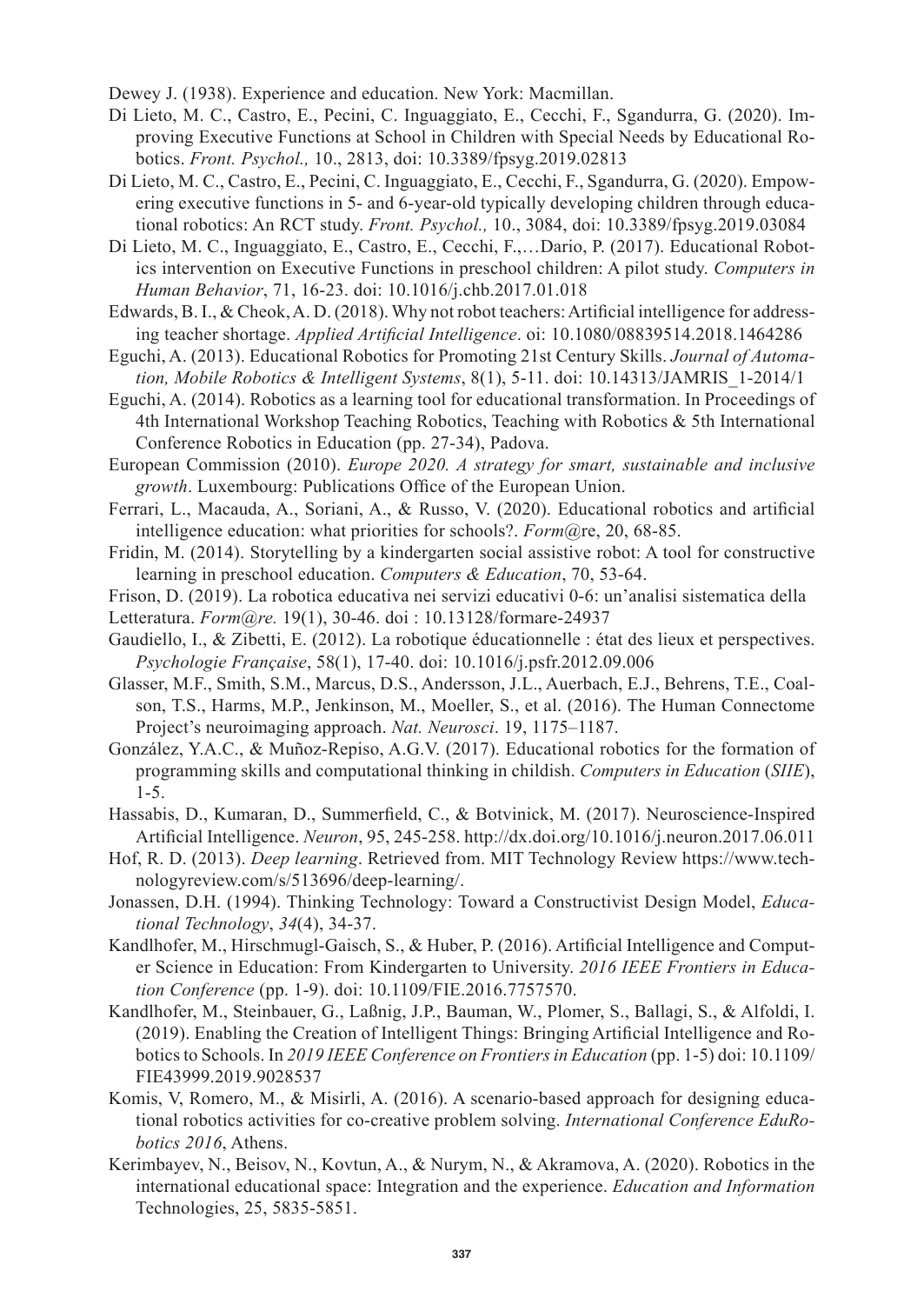- Kory Westlund, J., Jeong, S., Park, H. W., Ronfard, S., Adhikari, A., Harris, P. L., DeSteno, D., & C. L. Breazeal (2017). Flat vs. Expressive storytelling: Young children's learning and retention of a social robot's narrative. Frontiers in Human Neuroscience, 11. doi:10.3389/ fnhum.2017.00295
- Kriegeskorte, N., Kievit, R.A. (2013). Representational geometry: integrating cognition, computation, and the brain. *Trends Cogn. Sci*. 17, 401-412
- Jdeed, M., Schranz, M., & Elmenreicha, W. (2020). A study using the low-cost swarm robotics platform spiderino in education. *Computers and Education Open*, 1, 100017. doi: 10.1016/j. caeo.2020.100017
- La Paglia, F., Francomano, M., Riva, G., & La Barbera, D. (2019). Educational Robotics to develop of executive functions visual spatial abilities, planning and problem solving. *Annual Review of CyberTherapy and Telemedicine*, 16, 80-86.
- La Paglia, F., La Cascia, C., Francomano, M., & La Barbera, D.. (2017). Educational Robotics to Improve Mathematical and Metacognitive Skills. *Annual Review of CyberTherapy and Telemedicine*. 15.
- Lepuschitz, W., Merdan, M., & Koppensteiner, G. (2018) (Eds.). *Robotics in Education: Methods and Applications for Teaching and Learning*, Cham: Springer.
- Liying, X., & Baichang, Z. (2018). A systematic review on teaching and learning robotics content
- knowledge in K-12. *Computers & Education*, 127, 267-282.
- Lye, N.C., Wong, K.W., & Chiou, A. (2013). Framework for educational robotics: a multiphase approach to enhance user learning in a competitive arena, *Interactive Learning Environments*, 142-155.
- Machi, L., & McEvoy, B. (2008). *The Literature Review: Six Steps to Success*. Newbury Park: Corwin Press
- Marblestone, A.H.,Wayne, G., & Kording, K.P. (2015). Toward an integration of deep learning and neuroscience. *Frontiers in Computational Neuroscience*, 10(94)
- McKibbon K.A. (2006). Systematic reviews and librarians. *Library trend*s, 55, 1, 202-215.
- Misirli, A. & Komis, V. (2014). Robotics and programming concepts in early childhood education: A conceptual framework for designing educational scenarios. *Research on e-Learning and ICT in Education*, 99-118.
- Mitnik, R., Recabarren, M., Nussbaum, M., & Soto, A. (2009). Collaborative robotic instruction: A graph teaching experience. *Computers & Education,* 53, 330-342.
- Nugent, G., Barker, B.S., & Grandgenett N. (2012). The impact of educational robotics on student STEM learning, attitudes, and workplace skills. In B.S. Barker, G. Nugent, N. Grandgenett, & V.I. Adamchuk (Eds.), *Robotics in K-12 education: A new technology for learning* (pp. 186-203). Hershey, PA: IGI Global.
- Ospennikova E., Ershovb M., Iljina I. (2015). Educational Robotics as an Innovative Educational Technology. In *Procedia - Social and Behavioral Sciences*, 214, 18-26. doi: 10.1016/j. sbspro.2015.11.588
- Pane, J. F., Steiner, E. D., Baird, M. D., Hamilton, L. S., & Pane, J. D. (2017). *Informing progress: Insights on personalized learning implementation and effects*. Retrieved from Santa Monica, CA: RAND Corporation https://www.rand.org/pubs/research\_reports/RR2042. html.
- Papadopoulos, I., Lazzarino, R., Miah, S., Weaver, T., Thomas, B., & Koulouglioti, C. (2020). A systematic review of the literature regarding socially assistive robots in pre-tertiary education. *Computers & Education*, 55. doi: 10.1016/j.compedu.2020.103924
- Received 30 September 2019; Received in revised for
- Papert, S. (1980). Mindstorms: Children, computers, and powerful ideas. New York, NY: Basic Books.
- Papert, S. (1993). *The children's machine: Rethinking school in the age of the computer*. NewYork, NY: Basic Books.